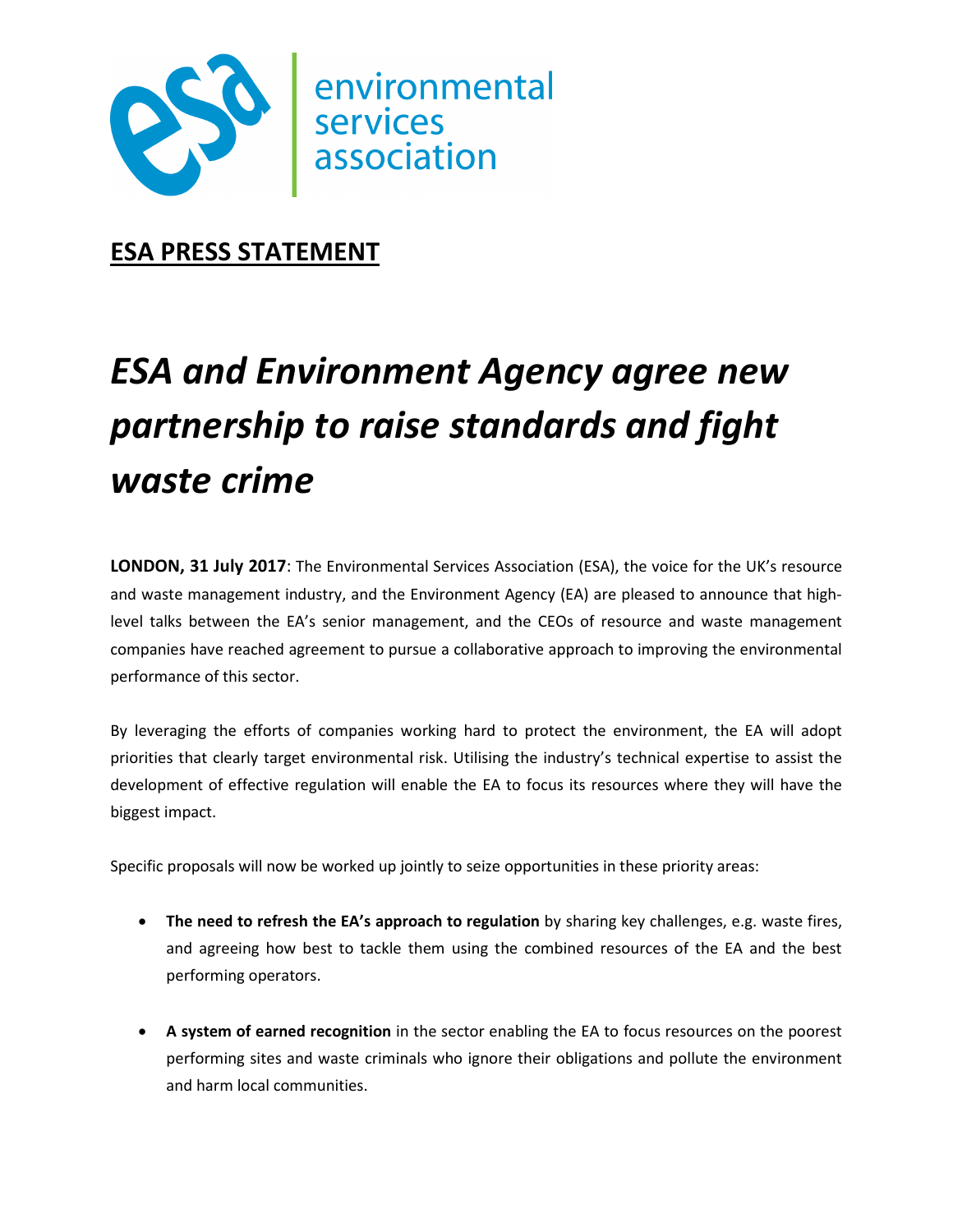- **Sharing intelligence and taking tough action against those who pass their waste on to illegal operators failing to deliver their Duty of Care**. Waste crime often occurs at the end of a supply chain where there have been failures in Duty of Care by those at the beginning.
- **Improving technical competence in the waste sector** working with Government to ensure that waste is only handled by suitably trained personnel at sites operated by companies with sufficient financial reserves to meet their obligations

Dr Stewart Davies, ESA Chairman said:

*"At a time when waste crime seems more entrenched than ever, it is vital that the regulator is able to trust ESA Members to do the right thing and focus its resources on criminals and poor performing operators. The industry is an excellent source of technical expertise which will be made available to help the Agency deliver its objectives. This is a fine example of regulatory best practice which can be an example to other sectors."* 

Sir James Bevan, Chief Executive of the Environment Agency said:

*"I'm extremely pleased to be strengthening our relationship with the Environmental Services Association to raise standards across the sector and fight waste crime."* 

*"We want to work with responsible operators to deliver more targeted regulations but also focus our resources on hitting the worst offenders which is good news for legitimate businesses, the economy and local communities. In addition, a more proactive approach to duty of care will plug weaknesses in the supply chain and prevent waste from leaking into the hands of criminals."* 

## **ENDS**

### **Notes to editors:**

- 1. The Environment Agency's blog post announcing this partnership can be found here: https://environmentagency.blog.gov.uk/2017/07/28/tackling-waste-crime-together/
- 2. The **Environmental Services Association** (ESA) is the trade association representing the UK's resource and waste management industry, which is leading the transformation of how the UK's waste is managed.